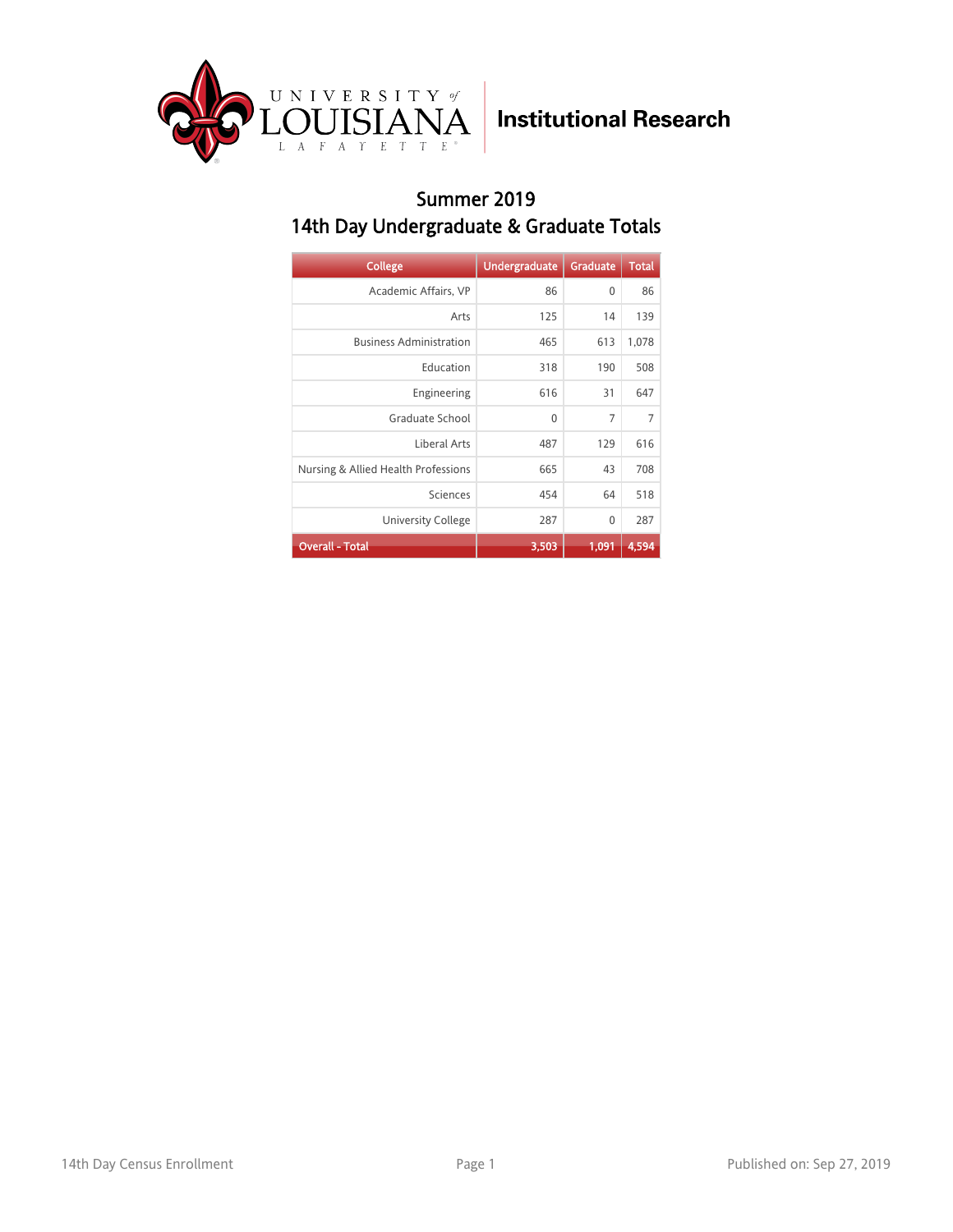

### Academic Affairs, VP Summer 2019 14th Day Undergraduate Enrollment

| <b>College</b>                      | <b>Department</b>                    | Program                                 | <b>Concentration</b> | <b>Undergraduate</b> |
|-------------------------------------|--------------------------------------|-----------------------------------------|----------------------|----------------------|
| Academic Affairs, VP                | University Connection                | High School - Dual Enrollment - ND HSDE |                      |                      |
|                                     |                                      | Non-ULL Cross Enrollment - ND XROL      |                      |                      |
|                                     |                                      | Post Baccalaureate - ND POST            |                      |                      |
|                                     |                                      | Special Non Degree Undergrad - ND SPEC  |                      | 26                   |
|                                     |                                      | Summer Visitor - ND SUMV                |                      | 49                   |
|                                     | <b>University Connection - Total</b> |                                         |                      | 86                   |
| <b>Academic Affairs, VP - Total</b> |                                      |                                         |                      | 86                   |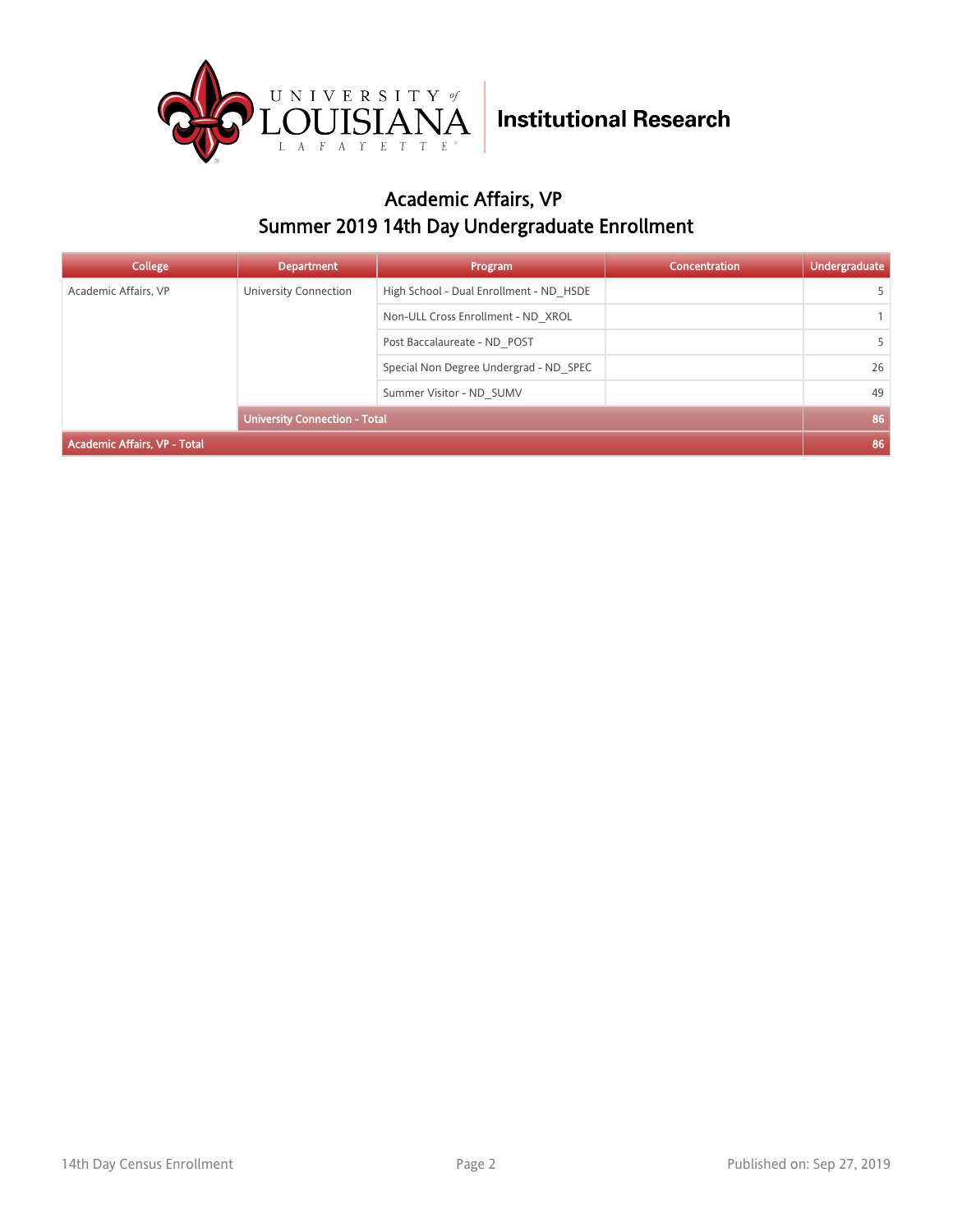

#### Business Administration Summer 2019 14th Day Undergraduate Enrollment

| College                                | <b>Department</b>                          | Program                                       | Concentration | <b>Undergraduate</b> |  |
|----------------------------------------|--------------------------------------------|-----------------------------------------------|---------------|----------------------|--|
| <b>Business Administration</b>         | Accounting                                 | Accounting - BSBA ACCT                        |               | 75                   |  |
|                                        | <b>Accounting - Total</b>                  |                                               |               |                      |  |
|                                        | Economics & Finance                        | Economics - BSBA ECON                         |               | 19                   |  |
|                                        |                                            | Finance - BSBA FNAN                           |               | 85                   |  |
|                                        |                                            | Insurance & Risk Management - BSBA INSR       |               | 10                   |  |
|                                        | <b>Economics &amp; Finance - Total</b>     |                                               |               | 114                  |  |
|                                        | Management                                 | Management - BSBA MGMT                        |               | 168                  |  |
|                                        |                                            | Professional Land/Resource Mgt -<br>BSBA PLRM |               | 17                   |  |
|                                        | <b>Management - Total</b>                  |                                               |               | 185                  |  |
|                                        | Marketing & Hospitality                    | Hospitality Management - BSBA HMGT            |               | 17                   |  |
|                                        |                                            | Marketing - BSBA MKTG                         |               | 74                   |  |
|                                        | <b>Marketing &amp; Hospitality - Total</b> |                                               |               | 91                   |  |
| <b>Business Administration - Total</b> |                                            |                                               |               | 465                  |  |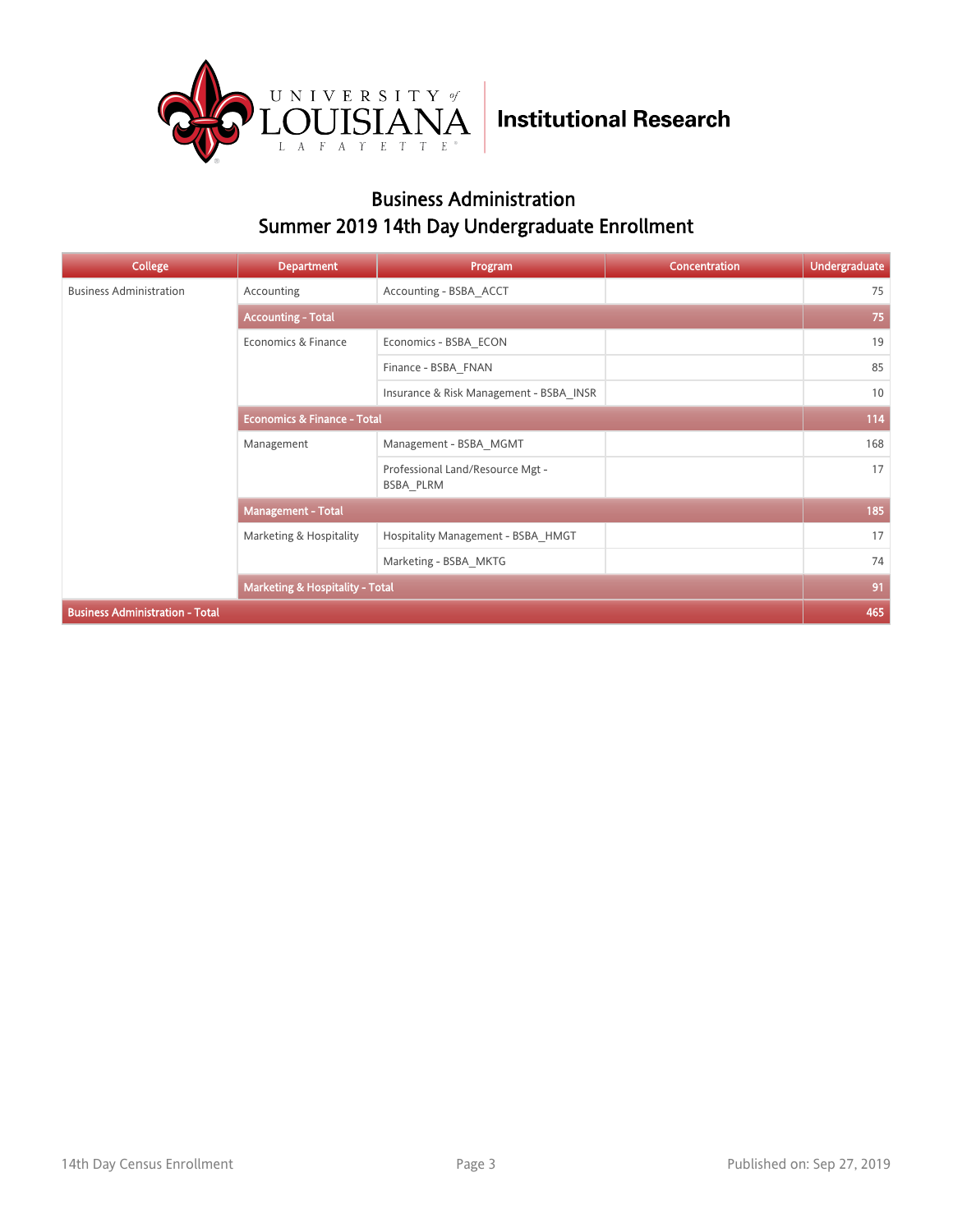

#### Arts Summer 2019 14th Day Undergraduate Enrollment

| College      | <b>Department</b>                | Program                            | Concentration                     | <b>Undergraduate</b>    |
|--------------|----------------------------------|------------------------------------|-----------------------------------|-------------------------|
| Arts         | Architecture                     | Architectural Studies - BS_ARCS    |                                   | 48                      |
|              | Architecture - Total             |                                    |                                   | 48                      |
|              | <b>Industrial Design</b>         | Industrial Design - BOID_INDN      |                                   | 14                      |
|              | <b>Industrial Design - Total</b> |                                    |                                   | 14                      |
|              | <b>Interior Design</b>           | Interior Design - BID_INDS         |                                   | 16                      |
|              | <b>Interior Design - Total</b>   |                                    |                                   |                         |
|              | Music                            | Music - BA_MUSC                    | Music Business - MBUS             | 12                      |
|              |                                  | Music - BM_MUS                     | Music Media - MMED                | $\overline{4}$          |
|              | Music - Total                    |                                    |                                   | 16                      |
|              | Performing Arts                  | Performing Arts - BFA_PFAR         | Acting - ACT                      | $\mathbf{1}$            |
|              |                                  |                                    | Dance - DANC                      | $\overline{2}$          |
|              |                                  |                                    | Theatre - THEA                    | $\mathbf{1}$            |
|              |                                  |                                    |                                   | $\mathbf{1}$            |
|              |                                  | Performing Arts - BFA_PFAR - Total |                                   | $\overline{\mathbf{5}}$ |
|              | <b>Performing Arts - Total</b>   |                                    |                                   | $\overline{\mathbf{5}}$ |
|              | Visual Arts                      | Visual Arts - BFA_VIAR             | Computer Art and Animation - CART | $\overline{7}$          |
|              |                                  |                                    | Graphic Design - GDSG             | 10                      |
|              |                                  |                                    | Metalwork and Jewelry - MEJE      | $\mathbf{1}$            |
|              |                                  |                                    | New Media and Digital Art - NMED  | $\mathsf{3}$            |
|              |                                  |                                    | Painting - PNTG                   | $\mathbf{1}$            |
|              |                                  |                                    | Photography - PHOT                | $\overline{2}$          |
|              |                                  |                                    | Printmaking - PRMG                | $\mathbf{1}$            |
|              |                                  |                                    |                                   | $\mathbf{1}$            |
|              |                                  | Visual Arts - BFA_VIAR - Total     |                                   | 26                      |
|              | <b>Visual Arts - Total</b>       |                                    |                                   | $26\,$                  |
| Arts - Total |                                  |                                    |                                   | 125                     |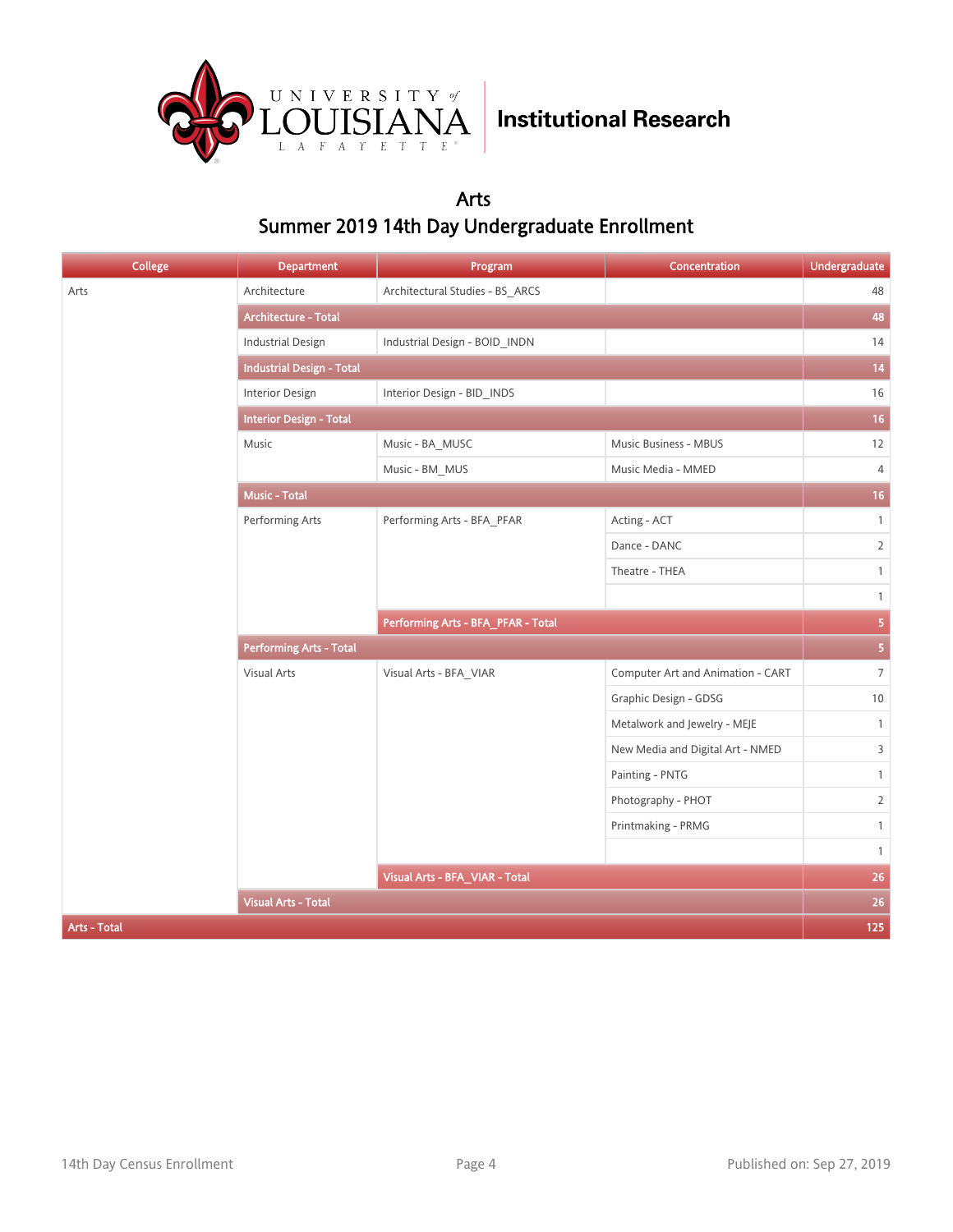

#### Education Summer 2019 14th Day Undergraduate Enrollment

| <b>College</b> | <b>Department</b>                           | Program                                          | <b>Concentration</b>                    | <b>Undergraduate</b> |
|----------------|---------------------------------------------|--------------------------------------------------|-----------------------------------------|----------------------|
| Education      | Curriculum & Instruction                    | Add Certification in Education -<br>CERU_EDAD    |                                         | 5                    |
|                |                                             | Alt Certification in Education - CERU EDAC       |                                         | 4                    |
|                |                                             | Art or Music Education Gr K-12 - BA_EDAM         | Art Education - EDAE                    | 3                    |
|                |                                             |                                                  | Instrumental Music Education - EDIN     | 4                    |
|                |                                             | Art or Music Education Gr K-12 - BA_EDAM - Total |                                         | $\overline{7}$       |
|                |                                             | Early Childhood Ed Gr PK-3 - BS EDPK             |                                         | 26                   |
|                |                                             | Early Childhood Ed Gr PK-3 - PBC EDPK            |                                         | $\mathbf{1}$         |
|                |                                             | Elementary Education Gr 1-5 - BS EDEL            |                                         | 15                   |
|                |                                             | Middle School Education Gr 4-8 - BS EDMD         | English Education - EDEN                | $\mathbf{1}$         |
|                |                                             |                                                  | <b>General Science Education - EDGS</b> | $\mathbf{1}$         |
|                |                                             |                                                  | Mathematics Education - EDMA            | $\overline{2}$       |
|                |                                             | Middle School Education Gr 4-8 - BS_EDMD - Total |                                         | 4                    |
|                |                                             | Middle School Education Gr 4-8 -<br>PBC_EDMD     |                                         | $\overline{2}$       |
|                |                                             | Music Ed-Instrumental Gr K-12 - PBC EDIE         |                                         | $\mathbf{1}$         |
|                |                                             | Secondary Education & Teaching - BS EDSD         | <b>Biology Education - EDBI</b>         | $\mathbf{1}$         |
|                |                                             |                                                  | Chemistry Education - EDCH              | $\mathbf{1}$         |
|                |                                             |                                                  | English Education - EDEN                | 9                    |
|                |                                             |                                                  | <b>General Science Education - EDGS</b> | $\mathbf{1}$         |
|                |                                             |                                                  | Mathematics Education - EDMA            | 5                    |
|                |                                             |                                                  | Social Studies Education - EDSS         | 9                    |
|                |                                             |                                                  | Speech Education - EDSE                 | $\mathbf{1}$         |
|                |                                             |                                                  |                                         | $\mathbf{1}$         |
|                |                                             | Secondary Education & Teaching - BS_EDSD - Total |                                         | 28                   |
|                |                                             | Secondary Education Gr 6-12 - PBC_EDSD           |                                         | $\mathbf{1}$         |
|                | <b>Curriculum &amp; Instruction - Total</b> |                                                  |                                         | 94                   |
|                | Kinesiology                                 | Athletic Training - BS_EDAT                      |                                         | 3                    |
|                |                                             | Hlth & PE/Kinesiology Gr K-12 - BS_EDKN          | Exercise Science - EDEX                 | 22                   |
|                |                                             |                                                  | ExSci Fitness Studies - EDFS            | 6                    |
|                |                                             |                                                  | ExSci Pre-Prof Studies - EDPP           | 36                   |
|                |                                             |                                                  | Health Promotion & Wellness - EDHP      | 3                    |
|                |                                             |                                                  | Sports Management - EDSM                | 4                    |
|                |                                             |                                                  |                                         | 3                    |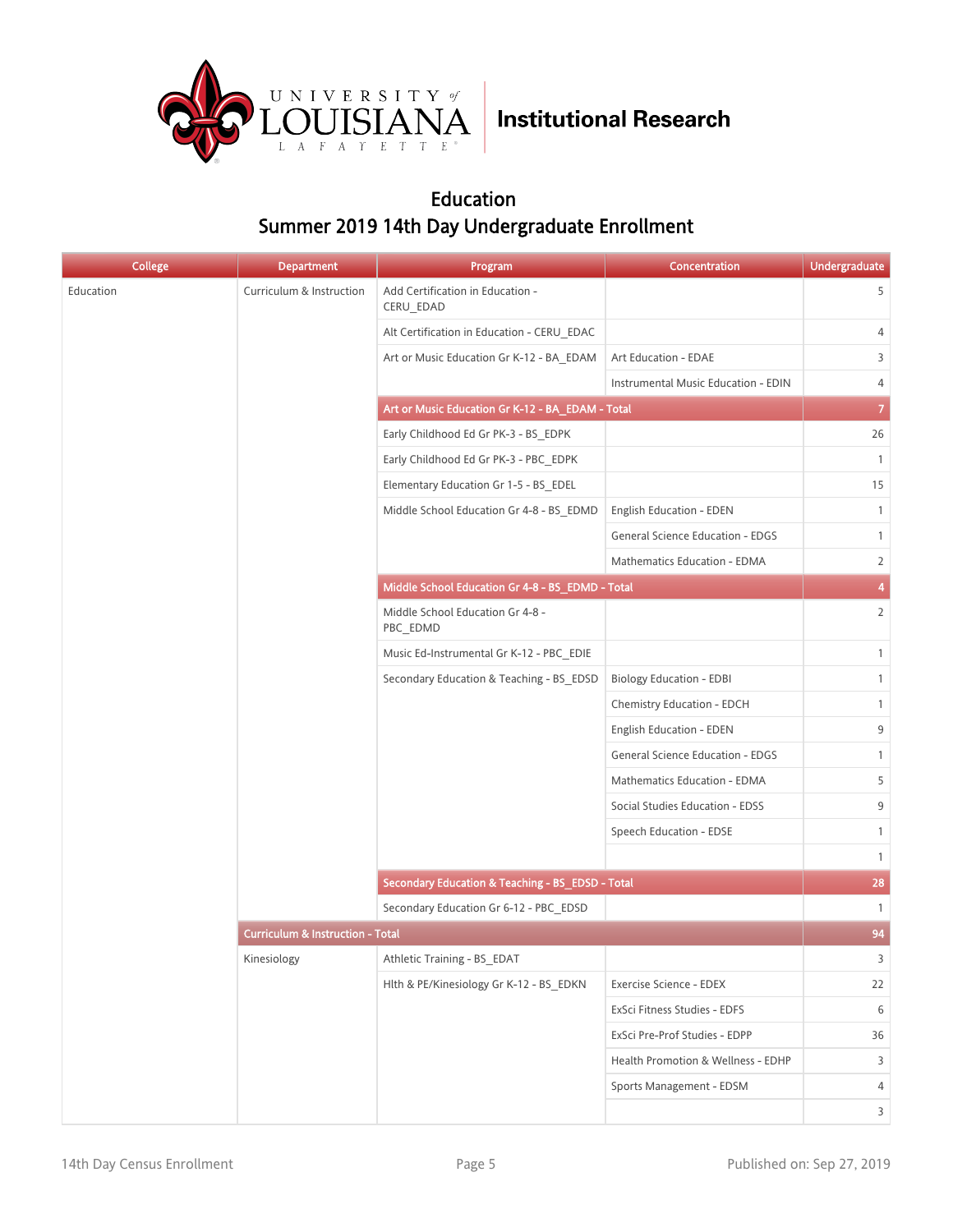

#### Education Summer 2019 14th Day Undergraduate Enrollment

| College                  | <b>Department</b>   | Program                                         | Concentration                      | <b>Undergraduate</b> |
|--------------------------|---------------------|-------------------------------------------------|------------------------------------|----------------------|
| Education                | Kinesiology         | Hlth & PE/Kinesiology Gr K-12 - BS_EDKN - Total |                                    | 74                   |
|                          |                     | Kinesiology - BS EDKS                           | ExSci Fitness Studies - EDFS       | 32                   |
|                          |                     |                                                 | ExSci Hlth & Fitness Sales - EDHF  | $\overline{4}$       |
|                          |                     |                                                 | ExSci Pre-Prof Studies - EDPP      | 64                   |
|                          |                     |                                                 | Health & Phys Ed Gr K-12 - EDPE    | 4                    |
|                          |                     |                                                 | Health Promotion & Wellness - EDHP | 13                   |
|                          |                     |                                                 | Sport Management - EDST            | $\mathbf{1}$         |
|                          |                     |                                                 | Sports Management - EDSM           | 26                   |
|                          |                     |                                                 |                                    | $\overline{3}$       |
|                          |                     | Kinesiology - BS_EDKS - Total                   |                                    | 147                  |
|                          | Kinesiology - Total |                                                 |                                    | 224                  |
| <b>Education - Total</b> |                     |                                                 |                                    | 318                  |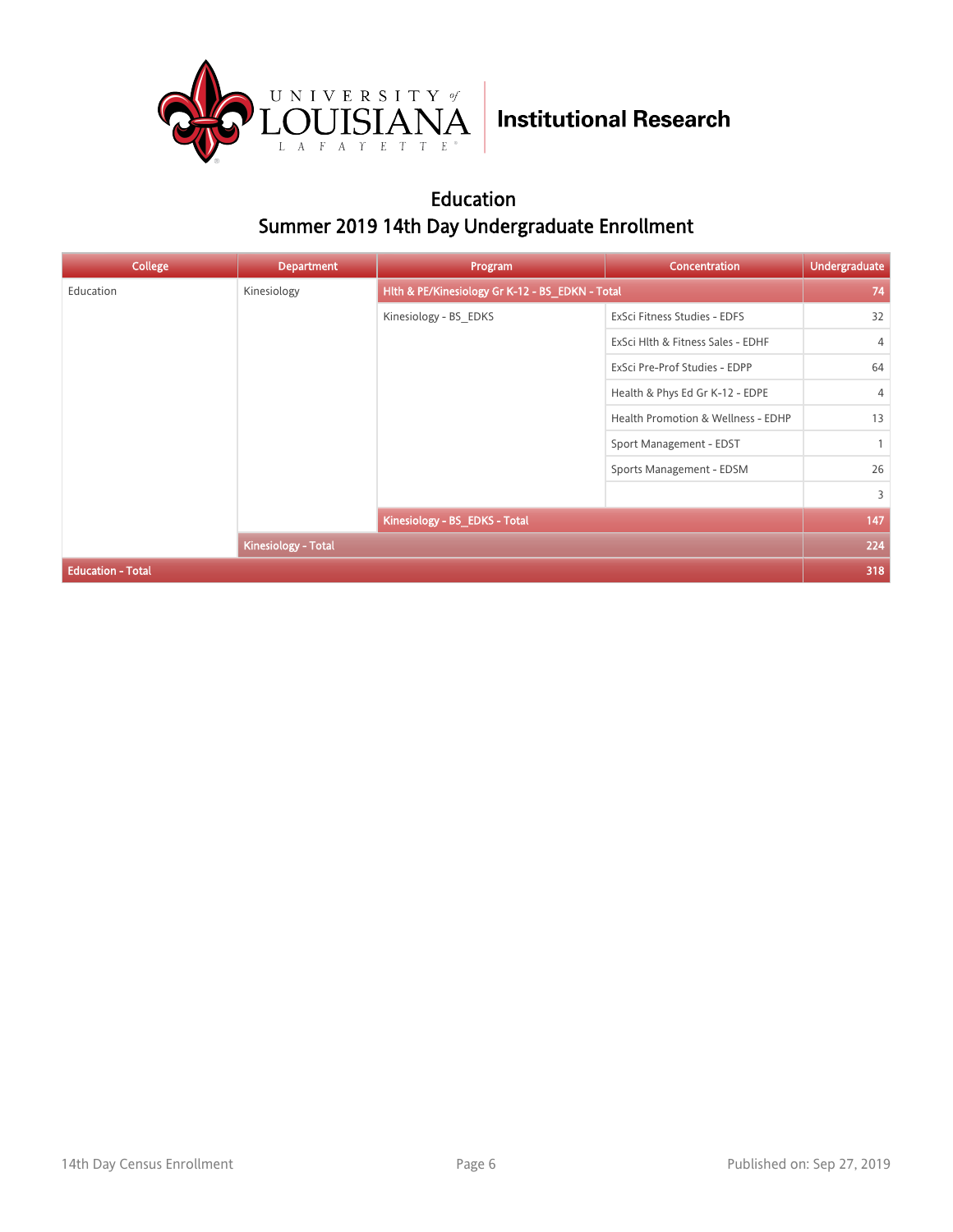

#### Engineering Summer 2019 14th Day Undergraduate Enrollment

| <b>College</b>             | <b>Department</b>                             | Program                             | <b>Concentration</b> | <b>Undergraduate</b> |  |  |
|----------------------------|-----------------------------------------------|-------------------------------------|----------------------|----------------------|--|--|
| Engineering                | <b>Chemical Engineering</b>                   | Chemical Engineering - BCHE CHEE    |                      | 82                   |  |  |
|                            |                                               | <b>Chemical Engineering - Total</b> |                      |                      |  |  |
|                            | Civil Engineering                             | Civil Engineering - BCIV CIVE       |                      | 79                   |  |  |
|                            | <b>Civil Engineering - Total</b>              |                                     |                      | 79                   |  |  |
|                            | Electrical & Computer<br>Engr                 | Electrical Engineering - BELE ELEE  |                      | 69                   |  |  |
|                            | <b>Electrical &amp; Computer Engr - Total</b> |                                     |                      | 69                   |  |  |
|                            | <b>Industrial Technology</b>                  | Industrial Technology - BSIT ITEC   |                      | 104                  |  |  |
|                            | <b>Industrial Technology - Total</b>          |                                     |                      | 104                  |  |  |
|                            | Mechanical Engineering                        | Mechanical Engineering - BMEC MCHE  |                      | 234                  |  |  |
|                            | <b>Mechanical Engineering - Total</b>         |                                     |                      | 234                  |  |  |
|                            | Petroleum Engineering                         | Petroleum Engineering - BPET PETE   |                      | 48                   |  |  |
|                            | <b>Petroleum Engineering - Total</b>          |                                     |                      | 48                   |  |  |
| <b>Engineering - Total</b> |                                               |                                     |                      | 616                  |  |  |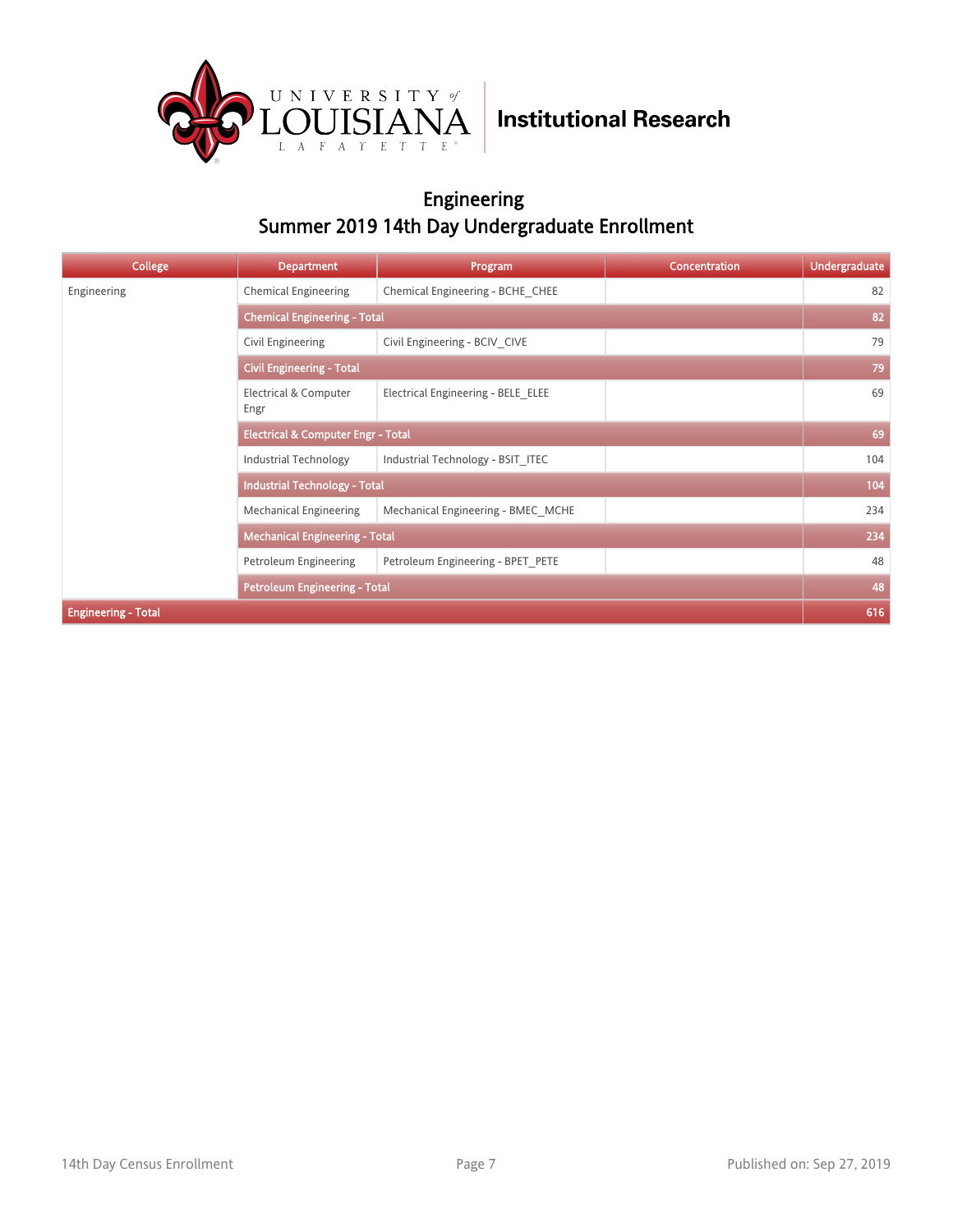

#### Liberal Arts Summer 2019 14th Day Undergraduate Enrollment

| <b>College</b> | <b>Department</b>                      | Program                                          | Concentration                                 | <b>Undergraduate</b> |
|----------------|----------------------------------------|--------------------------------------------------|-----------------------------------------------|----------------------|
| Liberal Arts   | College of Liberal Arts                | Moving Image Arts - BA MIA                       |                                               | 10                   |
|                | <b>College of Liberal Arts - Total</b> |                                                  |                                               | 10                   |
|                | Communication                          | Mass Communications - BA_MCOM                    | Advertising - ADV                             | 5                    |
|                |                                        |                                                  | Broadcasting - BRDC                           | 21                   |
|                |                                        |                                                  | Journalism - JOUR                             | 5                    |
|                |                                        |                                                  |                                               | $\overline{2}$       |
|                |                                        | Mass Communications - BA_MCOM - Total            |                                               | 33                   |
|                |                                        | Organizational Communication -<br>BA_OCOM        |                                               | $\overline{3}$       |
|                |                                        | Public Relations - BA_PREL                       |                                               | $10\,$               |
|                |                                        | Strategic Communication - BA_SCOM                | Advertising - ADV                             | 11                   |
|                |                                        |                                                  | Organizational Communication -<br><b>OCOM</b> | 13                   |
|                |                                        |                                                  | <b>Public Relations - PREL</b>                | 25                   |
|                |                                        |                                                  |                                               | $\overline{2}$       |
|                |                                        | <b>Strategic Communication - BA_SCOM - Total</b> |                                               | 51                   |
|                | <b>Communication - Total</b>           |                                                  |                                               | 97                   |
|                | <b>Communicative Disorders</b>         | Speech Pathology and Audiology -<br>BA_CODI      |                                               | 42                   |
|                | <b>Communicative Disorders - Total</b> |                                                  |                                               | 42                   |
|                | Criminal Justice                       | Criminal Justice - BS_CJUS                       |                                               | 62                   |
|                | <b>Criminal Justice - Total</b>        |                                                  |                                               | 62                   |
|                | English                                | English - BA_ENGL                                | Creative Writing - CW                         | $\overline{4}$       |
|                |                                        |                                                  | Folklore - FOLK                               | $\mathbf{1}$         |
|                |                                        |                                                  | Linguistics - LING                            | $\overline{2}$       |
|                |                                        |                                                  | Literature - LIT                              | 4                    |
|                |                                        |                                                  | Professional Writing - PW                     | 3                    |
|                |                                        |                                                  |                                               | $12\,$               |
|                |                                        | English - BA_ENGL - Total                        |                                               | 26                   |
|                | <b>English - Total</b>                 |                                                  |                                               | 26                   |
|                | History, Geography, &<br>Phil          | History - BA_HIST                                |                                               | 11                   |
|                | History, Geography, & Phil - Total     |                                                  |                                               | 11                   |
|                | Modern Languages                       | Modern Languages - BA_MODL                       | Spanish Education - SPAE                      | $\mathbf{1}$         |
|                |                                        |                                                  |                                               | $\mathbf{1}$         |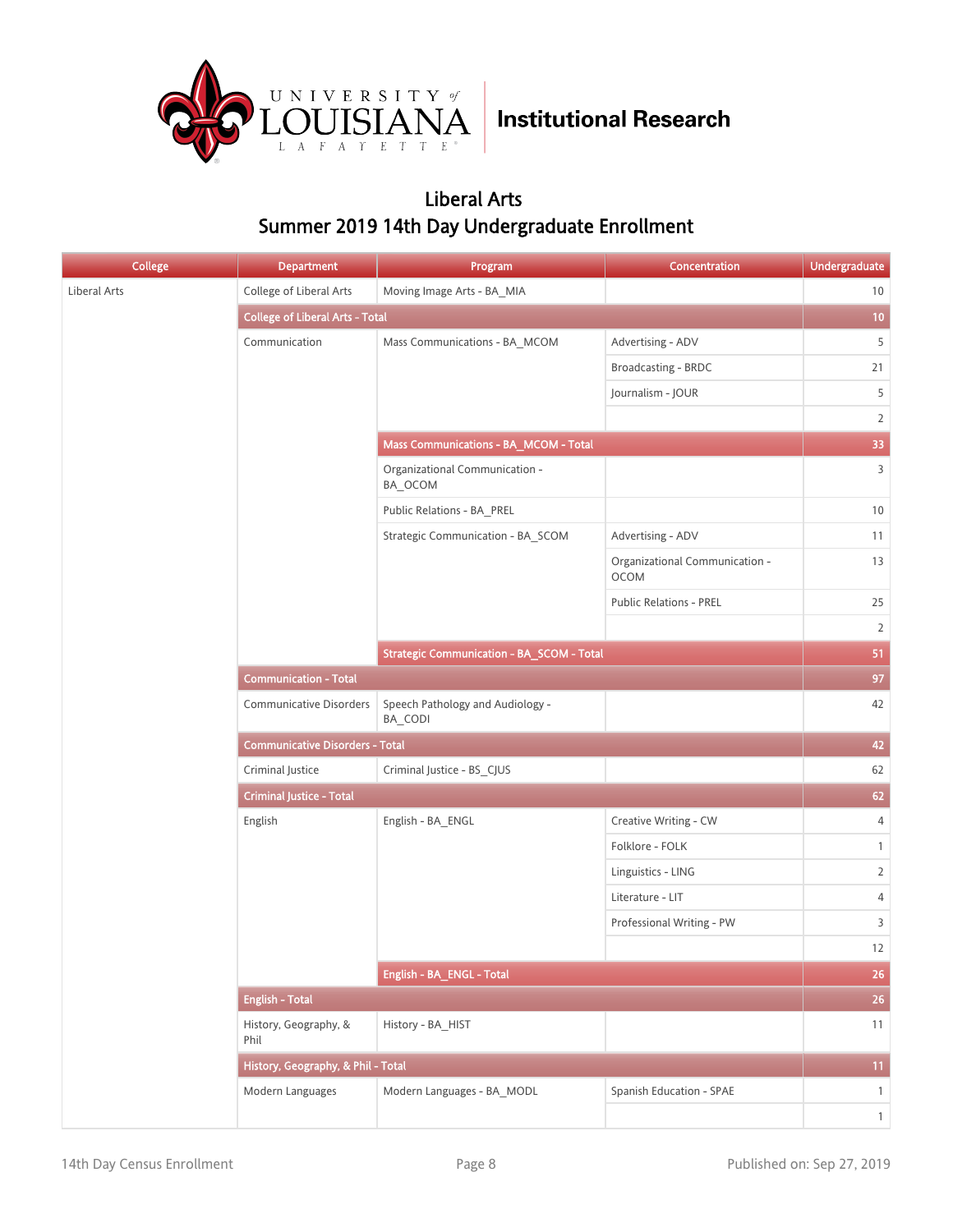

#### Liberal Arts Summer 2019 14th Day Undergraduate Enrollment

| College                     | <b>Department</b>                   | Program                             | Concentration                         | <b>Undergraduate</b> |
|-----------------------------|-------------------------------------|-------------------------------------|---------------------------------------|----------------------|
| Liberal Arts                | <b>Modern Languages - Total</b>     |                                     |                                       | $\overline{2}$       |
|                             | <b>Political Science</b>            | Political Science - BA_POLS         | <b>International Relations - INTR</b> | 5                    |
|                             |                                     |                                     | Pre-Law - PLAW                        | 18                   |
|                             |                                     |                                     |                                       | 14                   |
|                             |                                     | Political Science - BA_POLS - Total |                                       | 37                   |
|                             | <b>Political Science - Total</b>    |                                     |                                       | 37                   |
|                             | Psychology                          | Psychology - BS PSYC                | Pre-Medical - PMED                    | 4                    |
|                             |                                     |                                     |                                       | 124                  |
|                             | <b>Psychology - Total</b>           |                                     |                                       | 128                  |
|                             | Soci, Anth, & Child/Fam<br>Stu      | Anthropology - BA ANTH              |                                       | 8                    |
|                             |                                     | Child and Family Studies - BS CAFS  |                                       | 46                   |
|                             |                                     | Sociology - BA SOCI                 |                                       | 18                   |
|                             | Soci, Anth, & Child/Fam Stu - Total |                                     |                                       | $72$                 |
| <b>Liberal Arts - Total</b> |                                     |                                     |                                       | 487                  |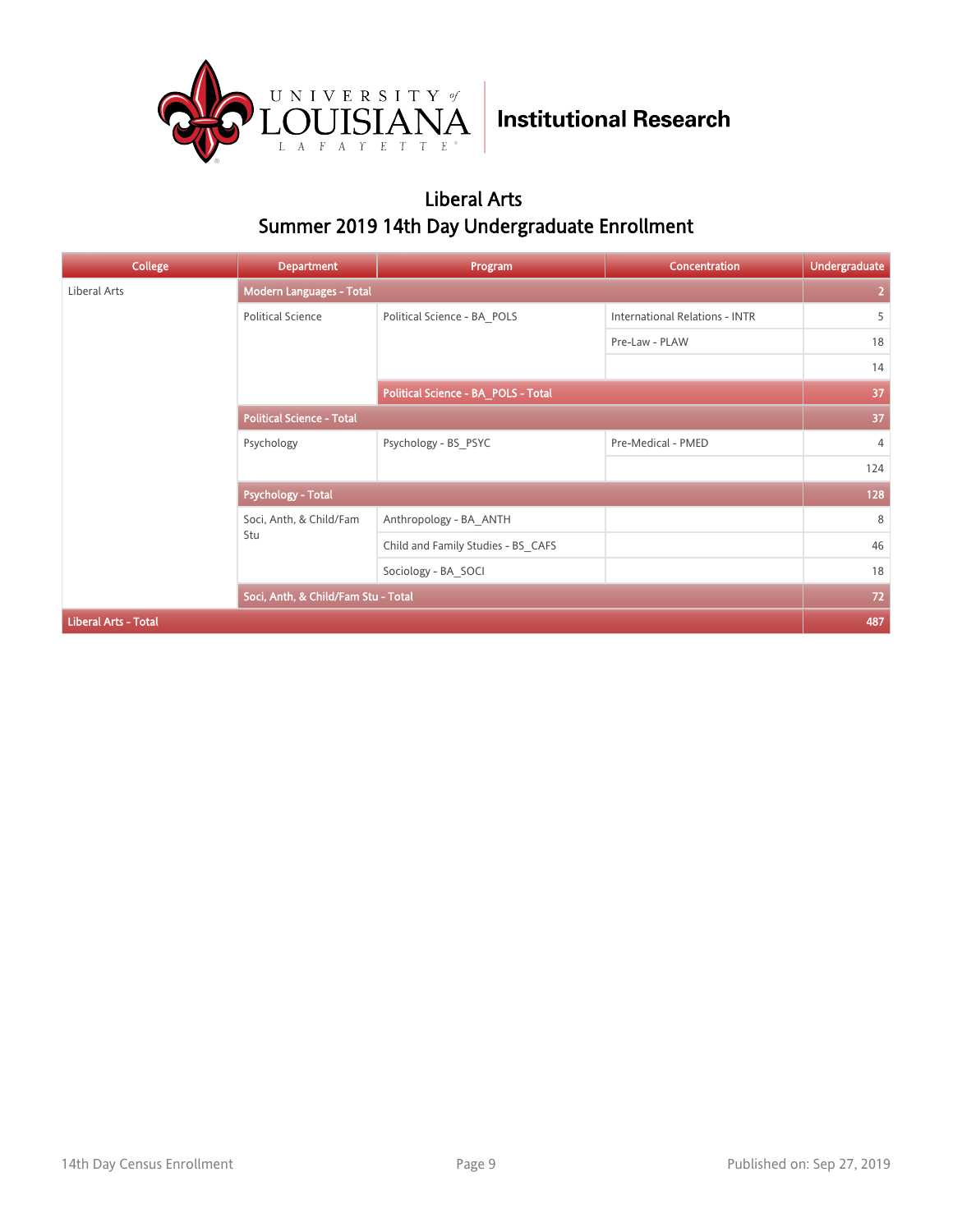

### Nursing & Allied Health Professions Summer 2019 14th Day Undergraduate Enrollment

| College                                     | <b>Department</b>                      | Program                                 | <b>Concentration</b> | <b>Undergraduate</b> |
|---------------------------------------------|----------------------------------------|-----------------------------------------|----------------------|----------------------|
| Nursing & Allied Health                     | Allied Hlth Professions                | Health Information Management - BS HIM  |                      | 33                   |
| Professions                                 |                                        | Health Services Administration - BS HSA |                      | 20                   |
|                                             | <b>Allied Hith Professions - Total</b> |                                         |                      | 53                   |
|                                             | Nursing - Bachelors                    | Nursing - BSN NURS                      |                      | 201                  |
|                                             |                                        | Nursing, Online RN to BSN - BSN RN2B    |                      | 411                  |
|                                             | <b>Nursing - Bachelors - Total</b>     |                                         |                      | 612                  |
| Nursing & Allied Health Professions - Total |                                        |                                         |                      | 665                  |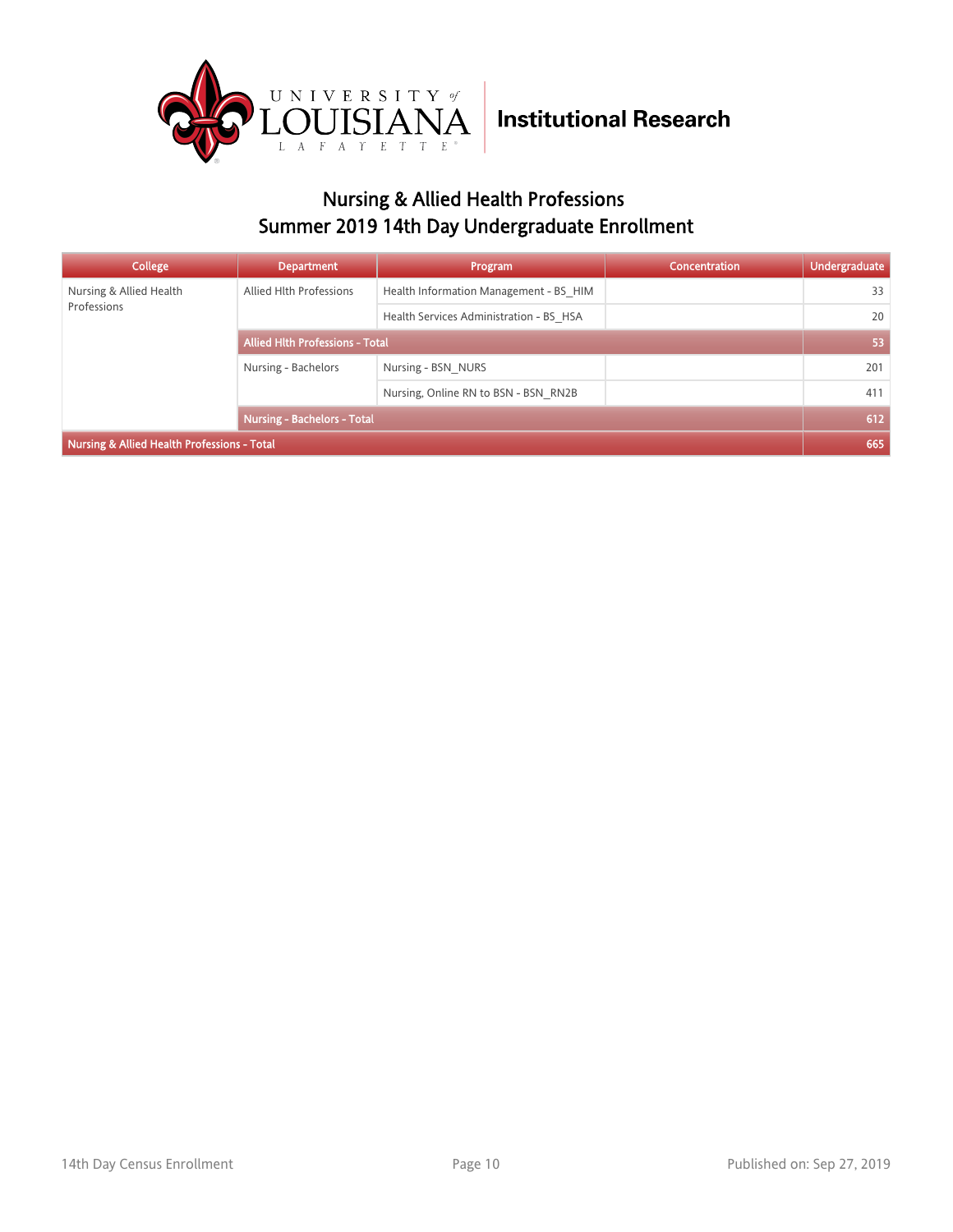

#### Sciences Summer 2019 14th Day Undergraduate Enrollment

| <b>College</b> | <b>Department</b>                       | Program                                 | Concentration                             | <b>Undergraduate</b> |
|----------------|-----------------------------------------|-----------------------------------------|-------------------------------------------|----------------------|
| Sciences       | <b>Biology and Microbiology</b>         | Biology - BS_BIOL                       | Ecology, Evolution& Marine Biol -<br>EEMB | 7                    |
|                |                                         |                                         | Medical & Allied Hlth Science - MEDA      | 67                   |
|                |                                         |                                         | Microbiology - MCBL                       | 12                   |
|                |                                         |                                         | Resource Biology /Biodiversity - RESC     | $\mathbf{1}$         |
|                |                                         |                                         | Veterinary Bioscience - VETB              | 15                   |
|                |                                         |                                         |                                           | 87                   |
|                |                                         | Biology - BS_BIOL - Total               |                                           | 189                  |
|                | <b>Biology and Microbiology - Total</b> |                                         |                                           | 189                  |
|                | Chemistry                               | Chemistry - BS_CHEM                     |                                           | 41                   |
|                | <b>Chemistry - Total</b>                |                                         |                                           | 41                   |
|                | Computer Science                        | Computer Science - BS_CMPS              | Computer Engineering - CMPE               | $\overline{7}$       |
|                |                                         |                                         | Information Techology - INFT              | 9                    |
|                |                                         |                                         | Pre-Major - PRE                           | $\overline{2}$       |
|                |                                         |                                         | Scientific Computing - SCIC               | $\overline{2}$       |
|                |                                         |                                         | Video Game Design & Dev - VGDD            | 10                   |
|                |                                         |                                         |                                           | 70                   |
|                |                                         | Computer Science - BS_CMPS - Total      |                                           | 100                  |
|                | <b>Computer Science - Total</b>         |                                         |                                           |                      |
|                | <b>Environmental Science</b>            | Environmental Science - BS_ENVS         | Digital Geography - DIGI                  | $\mathbf{1}$         |
|                |                                         |                                         | Environmental Quality - ENVQ              | 11                   |
|                |                                         |                                         | Soil & Water Conservation - CONV          | 9                    |
|                |                                         |                                         |                                           | 6                    |
|                |                                         | Environmental Science - BS_ENVS - Total |                                           | 27                   |
|                | <b>Environmental Science - Total</b>    |                                         |                                           | 27                   |
|                | Geology                                 | Geology - BS_GEOL                       |                                           | 27                   |
|                | <b>Geology - Total</b>                  |                                         |                                           | 27                   |
|                | Informatics                             | Informatics - BS_INFX                   | <b>Business Informatics - BUSI</b>        | 9                    |
|                |                                         |                                         | Health Informatics - HLTI                 | 2                    |
|                |                                         |                                         | Individualized Informatics - INDV         | $\mathbf{1}$         |
|                |                                         |                                         | Interactive Media Technology - IMT        | 15                   |
|                |                                         |                                         | Systems Administration - SYSA             | 15                   |
|                |                                         |                                         |                                           | 4                    |
|                |                                         | Informatics - BS_INFX - Total           |                                           | 46                   |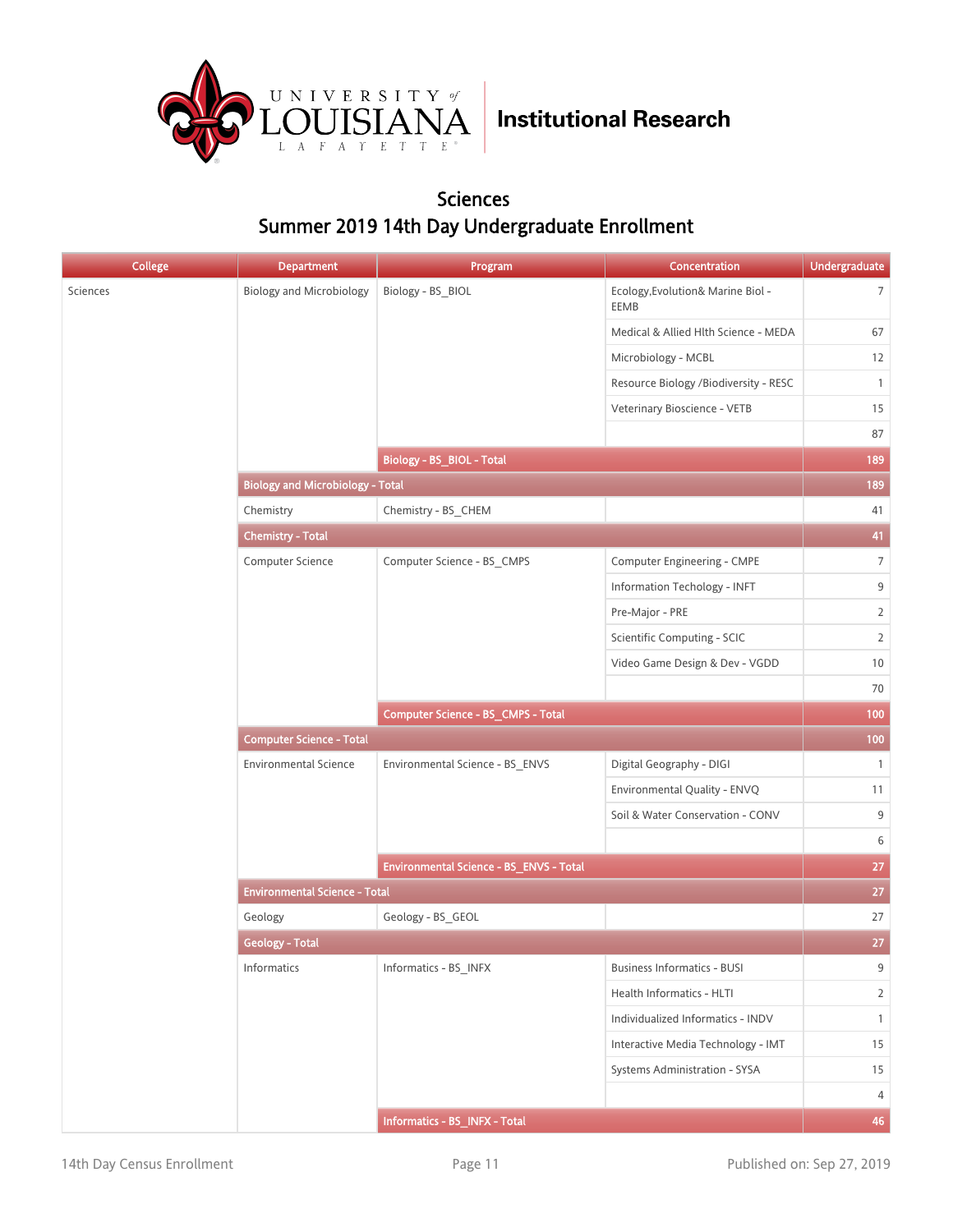

#### Sciences Summer 2019 14th Day Undergraduate Enrollment

| College                 | <b>Department</b>          | Program               | <b>Concentration</b>       | Undergraduate |
|-------------------------|----------------------------|-----------------------|----------------------------|---------------|
| Sciences                | <b>Informatics - Total</b> |                       |                            | 46            |
|                         | Mathematics                | Mathematics - BS MATH |                            | 20            |
|                         | <b>Mathematics - Total</b> |                       |                            | 20            |
|                         | Physics                    | Physics - BS PHYS     | Traditional Physics - TPCO |               |
|                         |                            |                       |                            | 3             |
|                         | <b>Physics - Total</b>     |                       |                            | 4             |
| <b>Sciences - Total</b> |                            |                       |                            |               |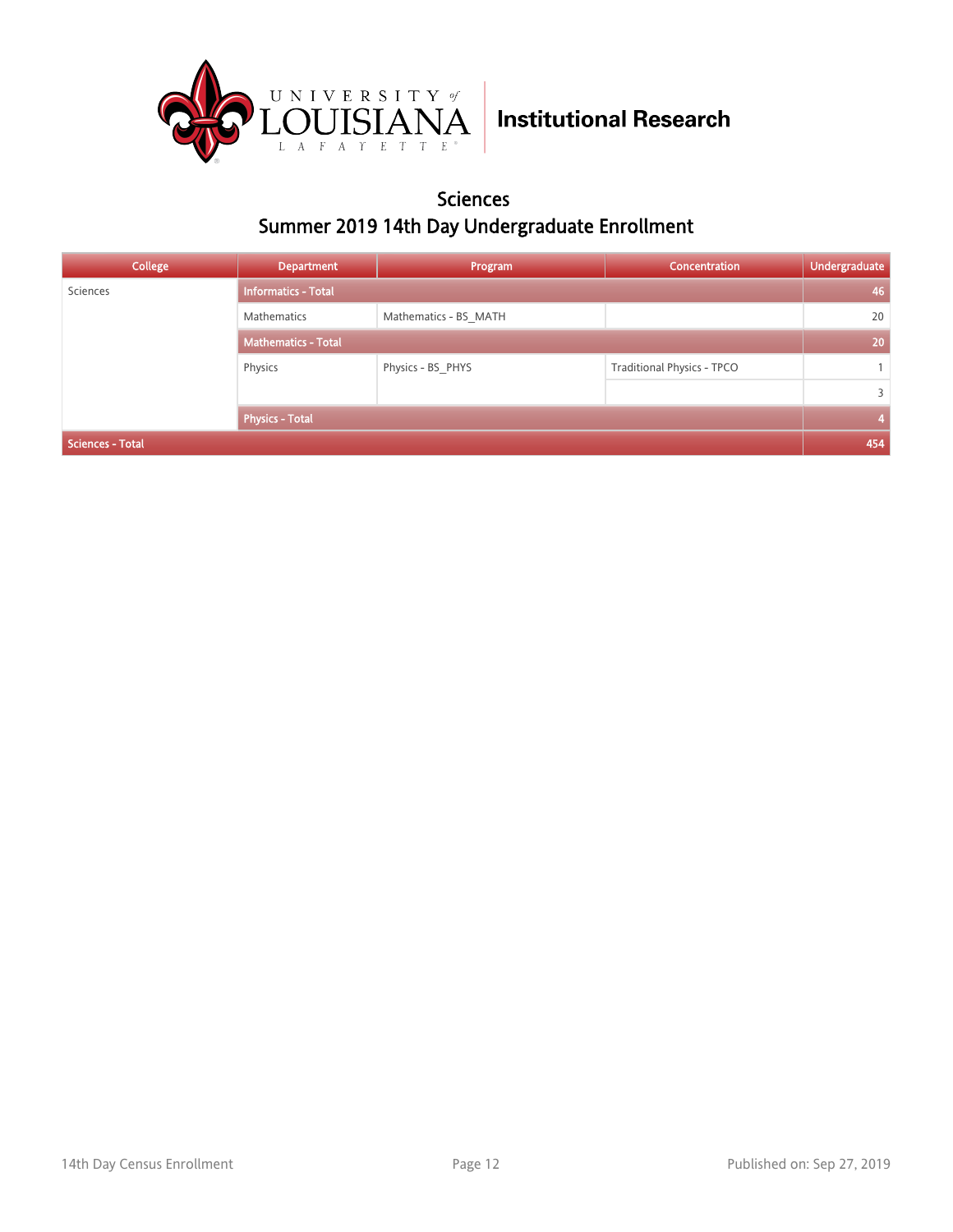

### University College Summer 2019 14th Day Undergraduate Enrollment

| College                           | <b>Department</b>                 | Program                           | <b>Concentration</b>                            | <b>Undergraduate</b> |
|-----------------------------------|-----------------------------------|-----------------------------------|-------------------------------------------------|----------------------|
| University College                | University College                | General Studies - BGS GS          | Gen Studies, Applied Sciences - GSAS            | 24                   |
|                                   |                                   |                                   | Gen Studies, Arts & Humanities -<br><b>GSAH</b> | 13                   |
|                                   |                                   |                                   | Gen Studies, Behavioral Sci - GSBS              | 116                  |
|                                   |                                   |                                   | Gen Studies, Business Studies - GSBC            | 27                   |
|                                   |                                   |                                   | Gen Studies, Natural Sciences - GSNS            | 9                    |
|                                   |                                   |                                   |                                                 | 12                   |
|                                   | General Studies - BGS_GS - Total  |                                   | 201                                             |                      |
|                                   |                                   | General Studies - BGS GSO         | Gen Studies, Applied Sciences - GSAS            | 16                   |
|                                   |                                   |                                   | Gen Studies, Arts & Humanities -<br><b>GSAH</b> | 10                   |
|                                   |                                   |                                   | Gen Studies, Behavioral Sci - GSBS              | 49                   |
|                                   |                                   |                                   | Gen Studies, Business Studies - GSBC            | 5                    |
|                                   |                                   |                                   |                                                 | 6                    |
|                                   |                                   | General Studies - BGS_GSO - Total |                                                 | 86                   |
|                                   | <b>University College - Total</b> |                                   |                                                 | 287                  |
| <b>University College - Total</b> |                                   |                                   |                                                 | 287                  |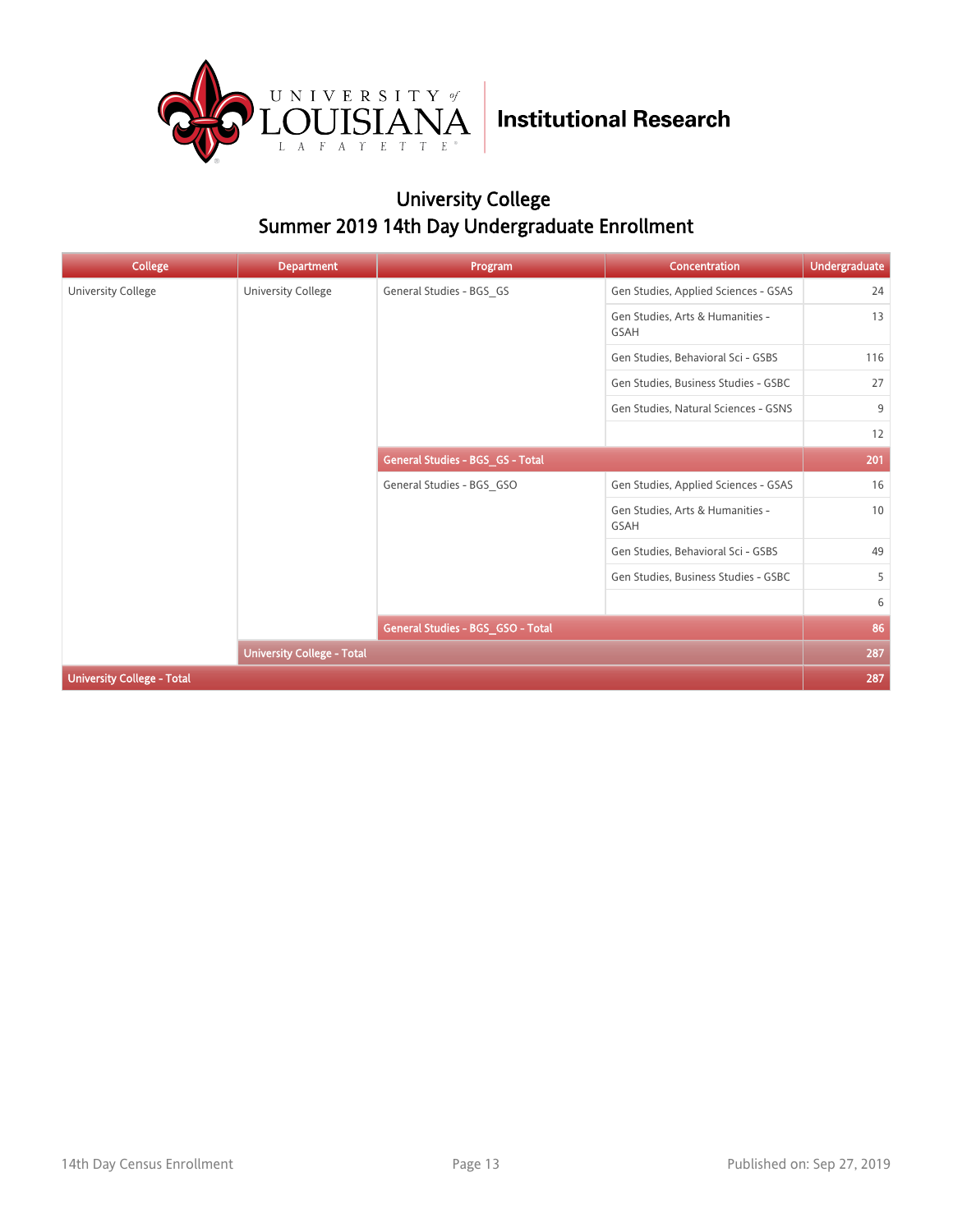

#### Business Administration Summer 2019 14th Day Graduate Enrollment

| <b>College</b>                         | Department                             | Program                                           | Concentration                              | Graduate       |
|----------------------------------------|----------------------------------------|---------------------------------------------------|--------------------------------------------|----------------|
| <b>Business Administration</b>         | Accounting                             | Accounting - MS_ACCT                              |                                            | 10             |
|                                        | <b>Accounting - Total</b>              |                                                   |                                            | 10             |
|                                        | <b>Business Administration</b>         | <b>Business Administration - MBA_MBA</b>          | <b>Business Administration - BUSA</b>      | 50             |
|                                        |                                        |                                                   | Entrepreneurship - ENTP                    | 4              |
|                                        |                                        |                                                   | Finance - FNAN                             | 9              |
|                                        |                                        |                                                   | Global Management - GMGT                   | $\overline{2}$ |
|                                        |                                        |                                                   | Human Resource Management -<br><b>HRMG</b> | $\overline{2}$ |
|                                        |                                        |                                                   | Project Management - PMGT                  | 4              |
|                                        |                                        |                                                   | Sales Leadership - SLDR                    | $\overline{3}$ |
|                                        |                                        |                                                   |                                            | $\overline{7}$ |
|                                        |                                        | <b>Business Administration - MBA_MBA - Total</b>  |                                            | 81             |
|                                        |                                        | <b>Business Administration - MBA_MBAO</b>         | <b>Business Administration - BUSA</b>      | 149            |
|                                        |                                        |                                                   | Entrepreneurship - ENTP                    | 22             |
|                                        |                                        |                                                   | Finance - FNAN                             | 59             |
|                                        |                                        |                                                   | Global Management - GMGT                   | 18             |
|                                        |                                        |                                                   | Hospitality Management - HMGT              | $\overline{7}$ |
|                                        |                                        |                                                   | Human Resource Management -<br><b>HRMG</b> | 52             |
|                                        |                                        |                                                   | Project Management - PMGT                  | 103            |
|                                        |                                        |                                                   | Sales Leadership - SLDR                    | 24             |
|                                        |                                        |                                                   |                                            | $\mathbf{1}$   |
|                                        |                                        | <b>Business Administration - MBA_MBAO - Total</b> |                                            | 435            |
|                                        |                                        | Health Care Administration - MBA_HCA              |                                            | 10             |
|                                        |                                        | Health Care Administration - MBA_HCAO             |                                            | 77             |
|                                        | <b>Business Administration - Total</b> |                                                   |                                            | 603            |
| <b>Business Administration - Total</b> |                                        |                                                   |                                            | 613            |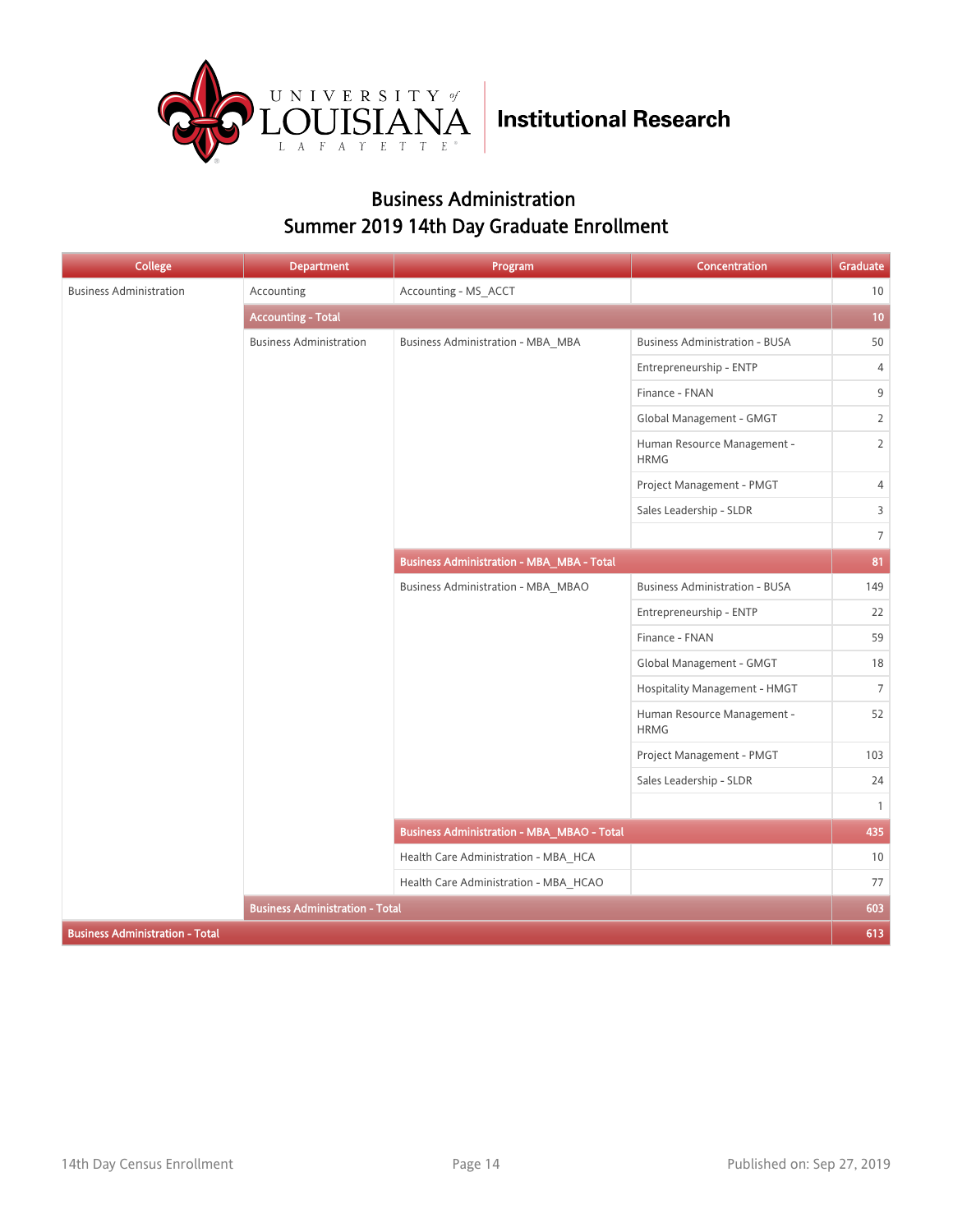

Arts Summer 2019 14th Day Graduate Enrollment

| <b>College</b> | <b>Department</b>    | Program                  | Concentration | Graduate |
|----------------|----------------------|--------------------------|---------------|----------|
| Arts           | Architecture         | Architecture - MARC ARCH |               | 14       |
|                | Architecture - Total |                          |               | 14       |
| Arts - Total   |                      |                          |               | 14       |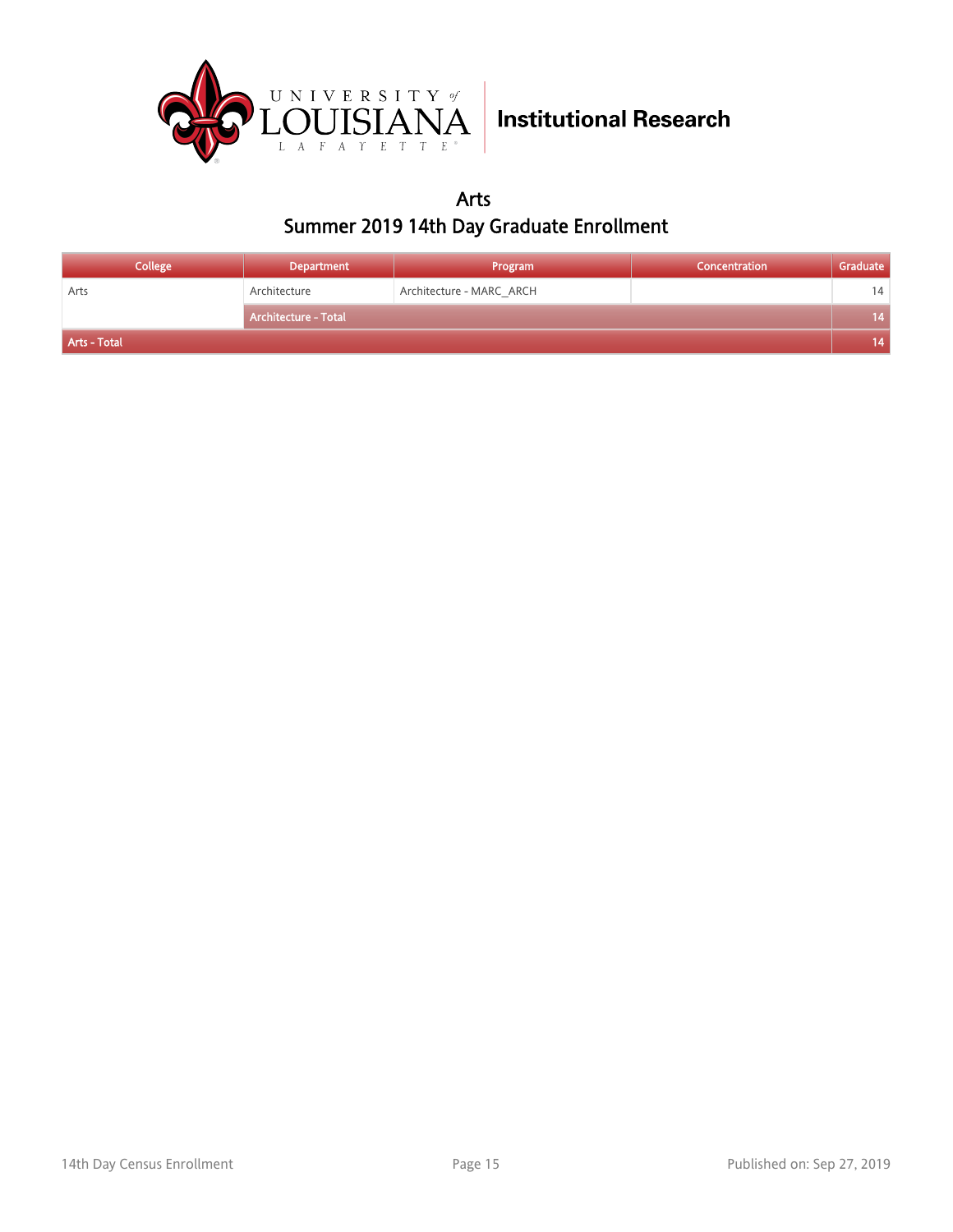

#### Education Summer 2019 14th Day Graduate Enrollment

| <b>College</b>           | <b>Department</b>                           | Program                                      | <b>Concentration</b>                           | Graduate       |
|--------------------------|---------------------------------------------|----------------------------------------------|------------------------------------------------|----------------|
| Education                | Counselor Education                         | Counselor Education - MS_COUE                | Clinical Mental Health - CMH                   | 18             |
|                          |                                             |                                              | School & Clinical Mental Hlth - SCMH           | $\overline{4}$ |
|                          |                                             |                                              | School Counseling - SC                         | 3              |
|                          |                                             |                                              |                                                | 21             |
|                          |                                             | <b>Counselor Education - MS_COUE - Total</b> |                                                | 46             |
|                          | <b>Counselor Education - Total</b>          |                                              |                                                | 46             |
|                          | Curriculum & Instruction                    | Elem Ed & Spec Ed M/Mod Gr 1-5 -<br>MAT ELEM |                                                | $\overline{2}$ |
|                          |                                             | Elementary Education Gr 1-5 - MAT EDEL       | Elementary Education - EEDU                    | $\mathbf{1}$   |
|                          |                                             | OL Curriculum & Instruction - MED EDCI       |                                                | 19             |
|                          |                                             | Special Ed: Gifted - MED GIFT                |                                                | 6              |
|                          | <b>Curriculum &amp; Instruction - Total</b> |                                              |                                                | 28             |
|                          | Foundations & Leadership                    | Educational Leadership - EDD_EDLD            | Curriculum Leadership - CULD                   | 8              |
|                          |                                             |                                              | <b>Exceptional Learner - EXLR</b>              | $\overline{2}$ |
|                          |                                             |                                              | Higher Education Admin - HIED                  | 35             |
|                          |                                             |                                              | K-12 - EK12                                    | 23             |
|                          |                                             | Educational Leadership - EDD_EDLD - Total    |                                                | 68             |
|                          |                                             | Educational Leadership - MED EDLD            |                                                | 44             |
|                          | Foundations & Leadership - Total            |                                              |                                                | 112            |
|                          | Kinesiology                                 | Kinesiology - MS_KNES                        | KN, Exercise & Sport Science - KESS            | $\mathbf{1}$   |
|                          |                                             |                                              | KN, Hlth Prom, Rec & Sport Mg -<br><b>KHRS</b> | $\mathbf{1}$   |
|                          |                                             |                                              |                                                | $\overline{2}$ |
|                          |                                             | Kinesiology - MS_KNES - Total                |                                                | 4              |
|                          | Kinesiology - Total                         |                                              |                                                | $\overline{4}$ |
| <b>Education - Total</b> |                                             |                                              |                                                | 190            |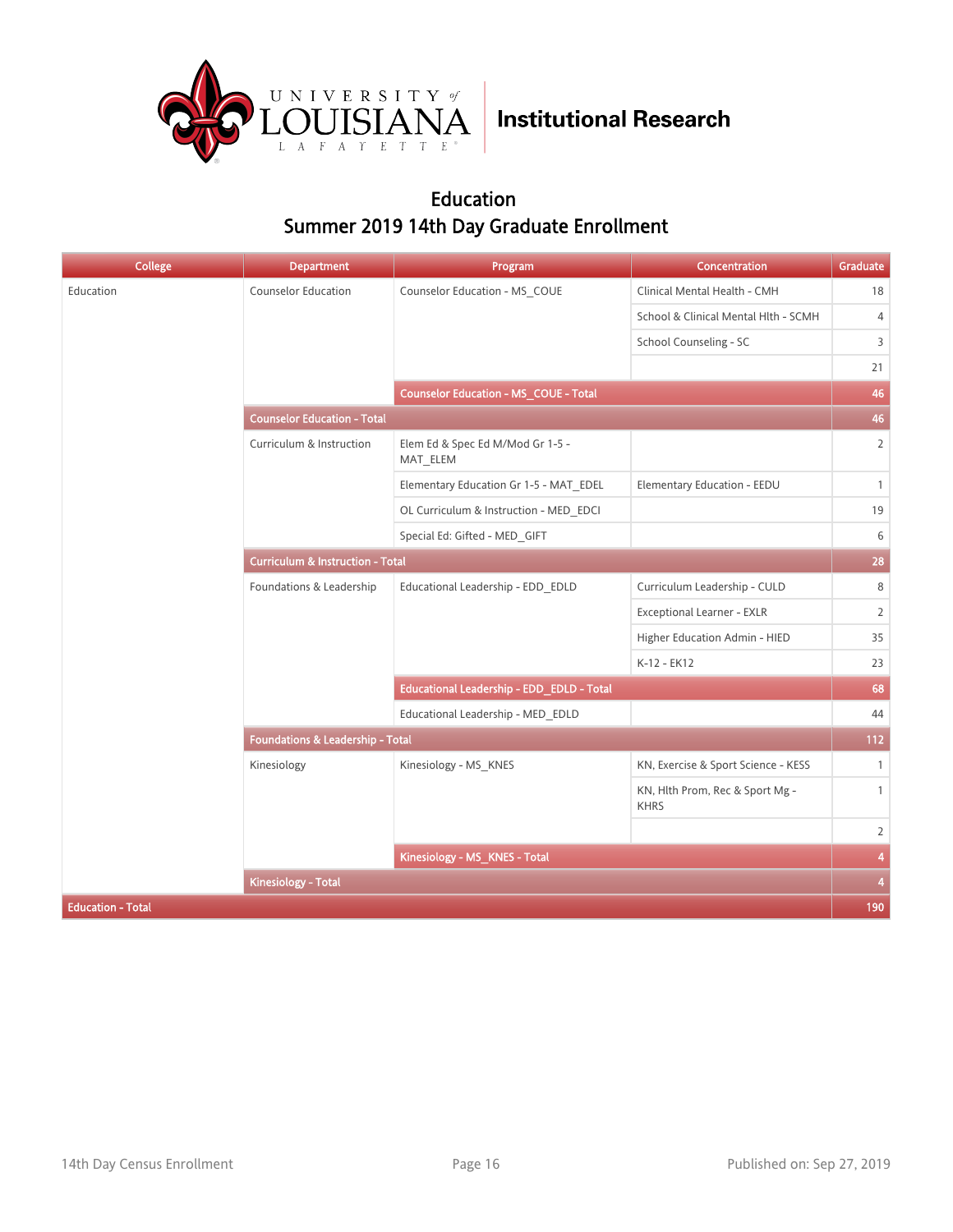

#### Engineering Summer 2019 14th Day Graduate Enrollment

| <b>College</b>             | <b>Department</b>                       | Program                                | Concentration                 | Graduate       |
|----------------------------|-----------------------------------------|----------------------------------------|-------------------------------|----------------|
| Engineering                | Center for Advanced CMPS                | Computer Engineering - PHD CMPE        |                               | 3              |
|                            | <b>Center for Advanced CMPS - Total</b> |                                        |                               | 3              |
|                            | Engineering                             | Engineering - MSE ENGR                 | Chemical Engineering - CHEE   | $\mathbf{1}$   |
|                            |                                         |                                        | Civil Engineering - CIVE      | $\overline{2}$ |
|                            |                                         |                                        | Mechanical Engineering - MCHE | 3              |
|                            |                                         |                                        | Petroleum Engineering - PETE  | 5              |
|                            |                                         | Engineering - MSE_ENGR - Total         |                               | 11             |
|                            |                                         | Systems Engineering - PHD SYSE         | Chemical Engineering - CHEE   | $\overline{2}$ |
|                            |                                         |                                        | Civil Engineering - CIVE      | $\overline{2}$ |
|                            |                                         |                                        | Mechanical Engineering - MCHE | $\overline{4}$ |
|                            |                                         |                                        | Petroleum Engineering - PETE  | 4              |
|                            |                                         | Systems Engineering - PHD_SYSE - Total |                               | 12             |
|                            | <b>Engineering - Total</b>              |                                        |                               | 23             |
|                            | Industrial Technology                   | Systems Technology - MS_STEC           |                               | 5              |
|                            | <b>Industrial Technology - Total</b>    |                                        |                               | 5              |
| <b>Engineering - Total</b> |                                         |                                        |                               | 31             |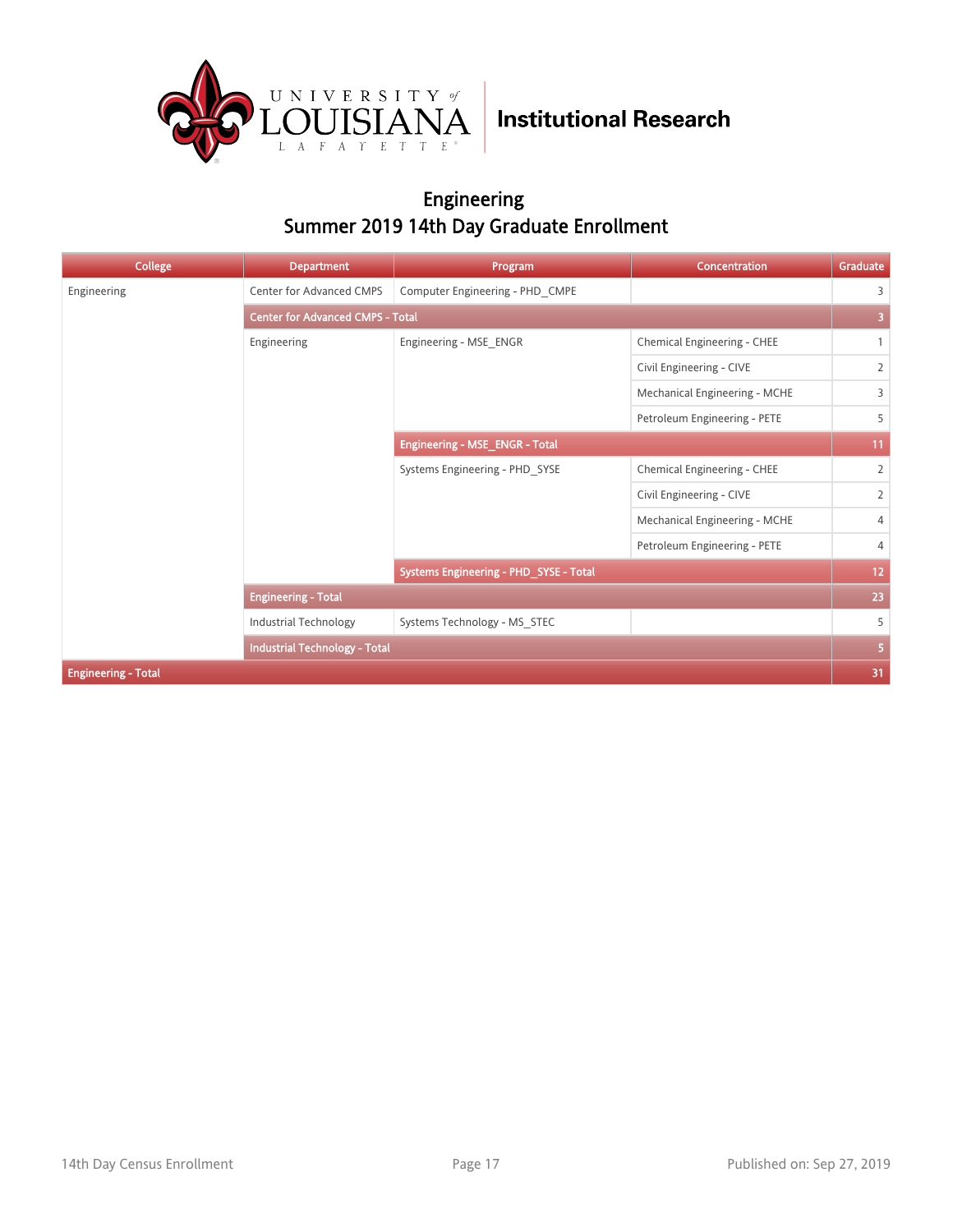

#### Graduate School Summer 2019 14th Day Graduate Enrollment

| <b>College</b>          | <b>Department</b>              | Program                         | <b>Concentration</b> | Graduate      |
|-------------------------|--------------------------------|---------------------------------|----------------------|---------------|
| Graduate School         | Graduate School                | <b>ENTREE Program - ND ENTR</b> |                      |               |
|                         |                                | Master's Plus 30 - ND M30       |                      | $\mathcal{L}$ |
|                         | <b>Graduate School - Total</b> |                                 |                      |               |
| Graduate School - Total |                                |                                 |                      |               |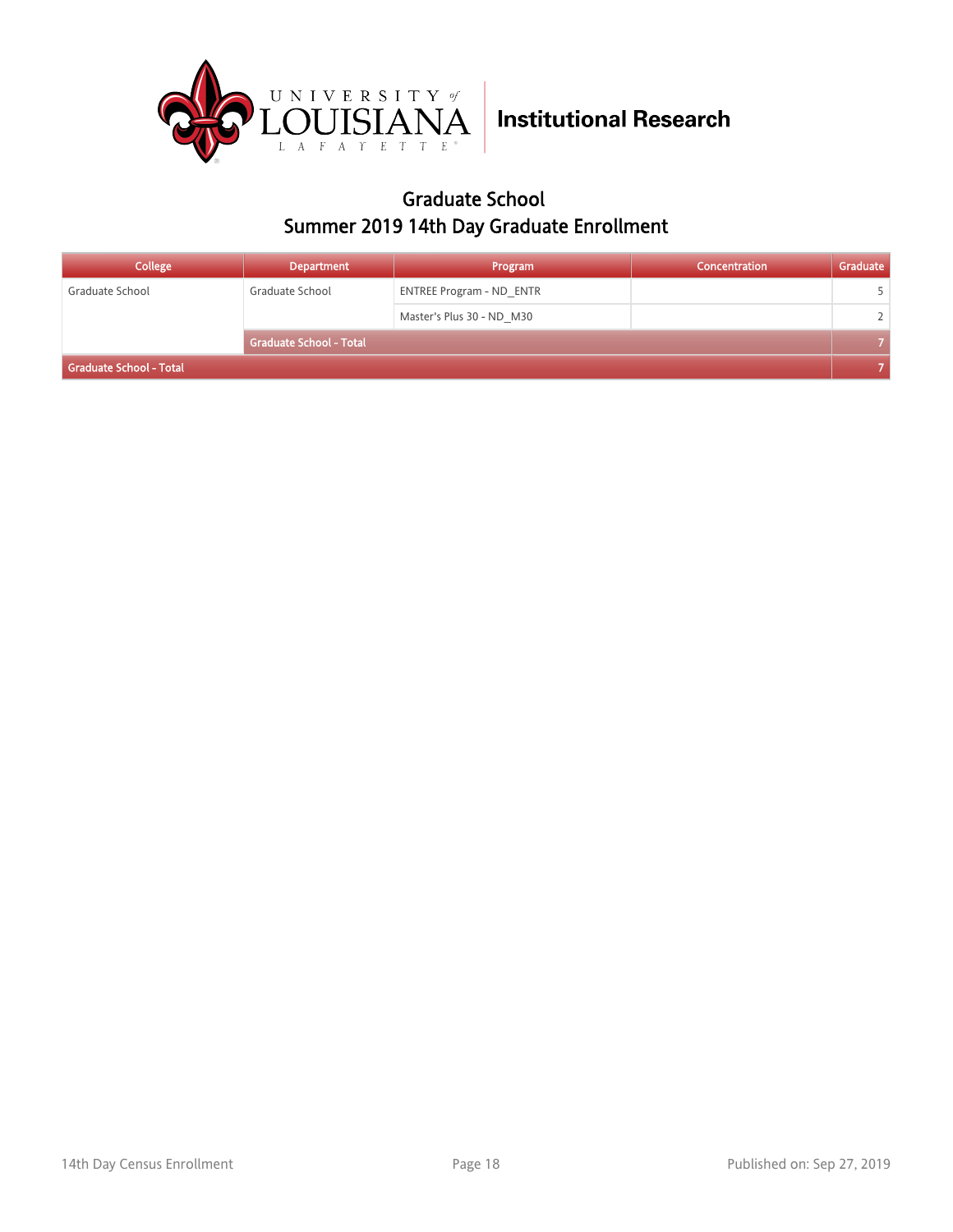

#### Liberal Arts Summer 2019 14th Day Graduate Enrollment

| College                     | <b>Department</b>                      | Program                                  | Concentration | Graduate       |
|-----------------------------|----------------------------------------|------------------------------------------|---------------|----------------|
| Liberal Arts                | Communication                          | Communication - MS CMCN                  |               | $\mathbf{1}$   |
|                             | <b>Communication - Total</b>           |                                          |               |                |
|                             | <b>Communicative Disorders</b>         | Applied Language & Speech Sci - PHD ALSS |               | 16             |
|                             |                                        | Speech Pathology and Audiology - MS CODI |               | 65             |
|                             | <b>Communicative Disorders - Total</b> |                                          |               | 81             |
|                             | Criminal Justice                       | Criminal Justice - MS CJUS               |               | 4              |
|                             | <b>Criminal Justice - Total</b>        |                                          |               | 4              |
|                             | English                                | English - MA ENGL                        |               | $\overline{4}$ |
|                             |                                        | English - PHD ENGL                       |               | 18             |
|                             | <b>English - Total</b>                 |                                          |               | 22             |
|                             | History, Geography, & Phil             | History - MA HIST                        |               | $\overline{7}$ |
|                             | History, Geography, & Phil - Total     |                                          |               | $\overline{7}$ |
|                             | Psychology                             | Psychology - MS_PSYC                     |               | 14             |
|                             | <b>Psychology - Total</b>              |                                          |               | 14             |
| <b>Liberal Arts - Total</b> |                                        |                                          |               | 129            |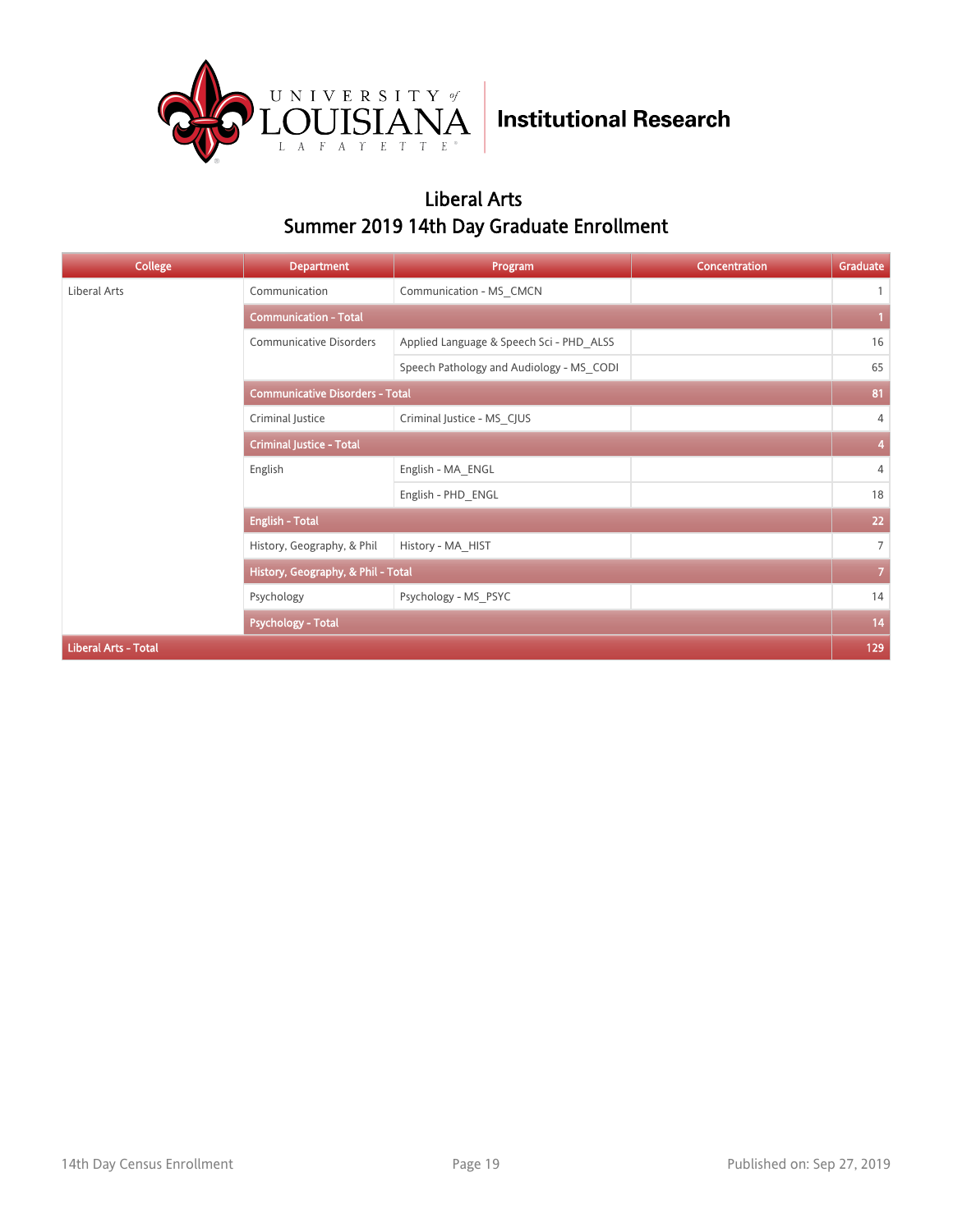

### Nursing & Allied Health Professions Summer 2019 14th Day Graduate Enrollment

| College                                                | <b>Department</b>                                | Program                           | Concentration                   | Graduate       |
|--------------------------------------------------------|--------------------------------------------------|-----------------------------------|---------------------------------|----------------|
| Nursing & Allied Health<br>Professions                 | College of Nurs & Allied<br><b>Hlth</b>          | Cardiovascular Nursing - GC CNRO  |                                 | $\overline{7}$ |
|                                                        | <b>College of Nurs &amp; Allied Hith - Total</b> |                                   |                                 |                |
|                                                        | Nursing - Graduate                               | Nursing - MSN NURS                | Family Nurse Practitioner - FNP | 16             |
|                                                        |                                                  |                                   | Nurse Educator - NEDU           | 3              |
|                                                        |                                                  | <b>Nursing - MSN NURS - Total</b> |                                 | 19             |
|                                                        |                                                  | Nursing Practice - DNP NP         |                                 | 17             |
|                                                        | <b>Nursing - Graduate - Total</b>                |                                   |                                 | 36             |
| <b>Nursing &amp; Allied Health Professions - Total</b> |                                                  |                                   |                                 |                |